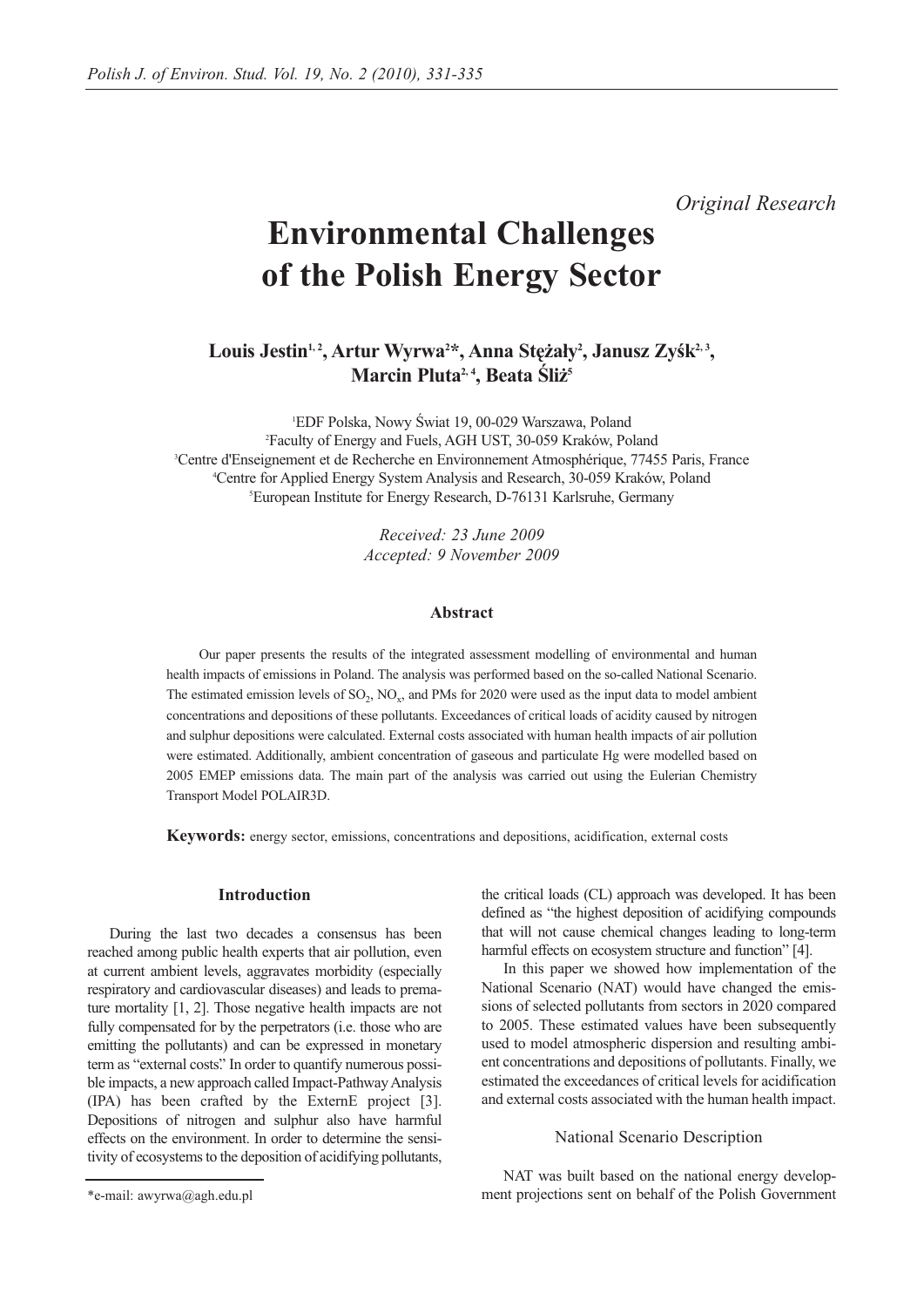|                                      | SO <sub>2</sub><br>[kton] |       | $NO_{x}$<br>[kton] |       | PM <sub>TSP</sub><br>[kton] |       | CO <sub>2</sub><br>[Mton] | Hg<br>[kg] |
|--------------------------------------|---------------------------|-------|--------------------|-------|-----------------------------|-------|---------------------------|------------|
| SNAP1 category                       | 2005                      | 2020  | 2005               | 2020  | 2005                        | 2020  | 2020                      | 2005       |
| Combustion in energy industries      | 892.2                     | 503.4 | 340.2              | 144.5 | 39.2                        | 28.8  | 190.0                     | 8,126      |
| Non - industrial combustion plants   | 184.3                     | 167.4 | 60.3               | 70.4  | 189.9                       | 166.9 | 56.3                      | 2,041      |
| Combustion in manufacturing industry | 112.3                     | 102.2 | 84.0               | 68.4  | 18.7                        | 17.3  | 40.7                      | 8,399      |
| Production processes                 | 43.0                      | 46.5  | 8.2                | 5.7   | 34.5                        | 31.0  | 26.2                      | 1,267      |
| Road transport                       | 11.6                      | 0.2   | 175.5              | 74.9  | 25.3                        | 32.0  | 39.9                      |            |
| Other mobile sources and machinery   | 2.4                       | 1.1   | 76.0               | 65.7  | 10.0                        | 5.3   | 7.8                       |            |
| Waste treatment                      | 0.2                       | 0.2   | 0.5                | 0.5   | 8.4                         | 8.3   |                           |            |
| Agriculture                          | 0.1                       | 0.1   | 0.2                | 0.2   | 63.5                        | 63.9  |                           |            |
| Extraction and distribution          |                           |       |                    |       | 31.1                        | 26.4  | 8.3                       |            |
| Sum                                  | 1,246.1                   | 821.1 | 744.9              | 430.3 | 420.6                       | 379.9 | 369.2                     | 20,094     |

Table 1. Emissions of selected pollutants in 2005 and 2020 according to NAT scenario.

to IIASA<sup>1</sup> in 2006. It was used by IIASA as a baseline in the process of revising the National Emission Ceiling Directive (NECD). It reflects the national policies as laid down at that time, in the governmental environmental and energy plans. Furthermore, it includes all necessary measures to comply with the Kyoto targets on greenhouse gas emissions. In this scenario, the total primary energy consumption in 2020 equals ca. 4,772 PJ. The total electricity gross generation and heat production in the power sector and district heating plants are 217 TWh and 383 PJ, respectively. The shares of different fuels in total primary energy consumption are: lignite 10%, hard coal 32%, other solids 8%, gas fuels 23%, liquid fuels 26%, and hydro and renewables 1%.

# Estimation of Future Emissions

Emission levels of selected pollutants were estimated with the use of the RAINS model [5], used for several years to support the European Commission and UNCLRTAP in preparation of strategies to combat air pollution. By using Eq. 1 it was possible to estimate emissions based on activity data, uncontrolled emission factors, the removal efficiency of emission control measures and the extent to which such measures are applied.

$$
E_p = \sum_k \sum_m A_k \cdot ef_{k,m,p} \cdot x_{k,m,p} \tag{1}
$$

...where:

 $E_p$  – emissions of pollutant *p*,

- $k, m, p$  activity type, abatement measure, pollutant, respectively,
- $A_k$  activity level of type *k* (e.g. coal consumption in power plants),
- $ef_{k,m,p}$  emission factor of pollutant *p* for activity *k* after application of control measure *m*,
- $x_{k+m,p}$  share of total activity of type *k* to which a control measure *m* for pollutant *p* is applied.

The assumed emission abatement measures were proposed by IIASA to fulfil the national environmental policies as laid down in 2006. The estimated emission levels are presented in Table 1.

The last column in Table 1 presents the emissions of mercury as reported in EMEP inventory [6]. Hg was not taken into consideration in the process of NECD revision. We decided to include it in our analysis as the European Commission proposed in 2005 a comprehensive strategy against mercury pollution, which most likely would lead to the necessity of implementation of additional mercury emission controls in coal power plants.

### Dispersion Modelling

The estimated levels of pollutant emissions were then used as input data to the POLAIR3D software to model the way they are dispersed in the atmosphere. The emissions of other pollutants that are not listed in Table 1 but which were necessary to run the model had been taken from EMEP [6]. Polair3D is the chemistry-transport-model that is part of the full modelling system for air quality – Polyphemus. Polair3D tracks multiphase chemistry:

- $(i)$  gas,
- (ii) water, and
- (iii) aerosols.

Gas-phase chemical scheme is RACM. Aerosol chemistry is treated twofold:

- (i) inside clouds, aqueous-phase chemical reactions are modelled using the variable size-resolution model (VSRM),
- (ii) otherwise, a size-resolved aerosol model (SIREAM) treats the effects of condensation, evaporation, coagulation and nucleation [7].

<sup>1</sup> International Institute for Applied Systems Analysis, Laxenburg Austria.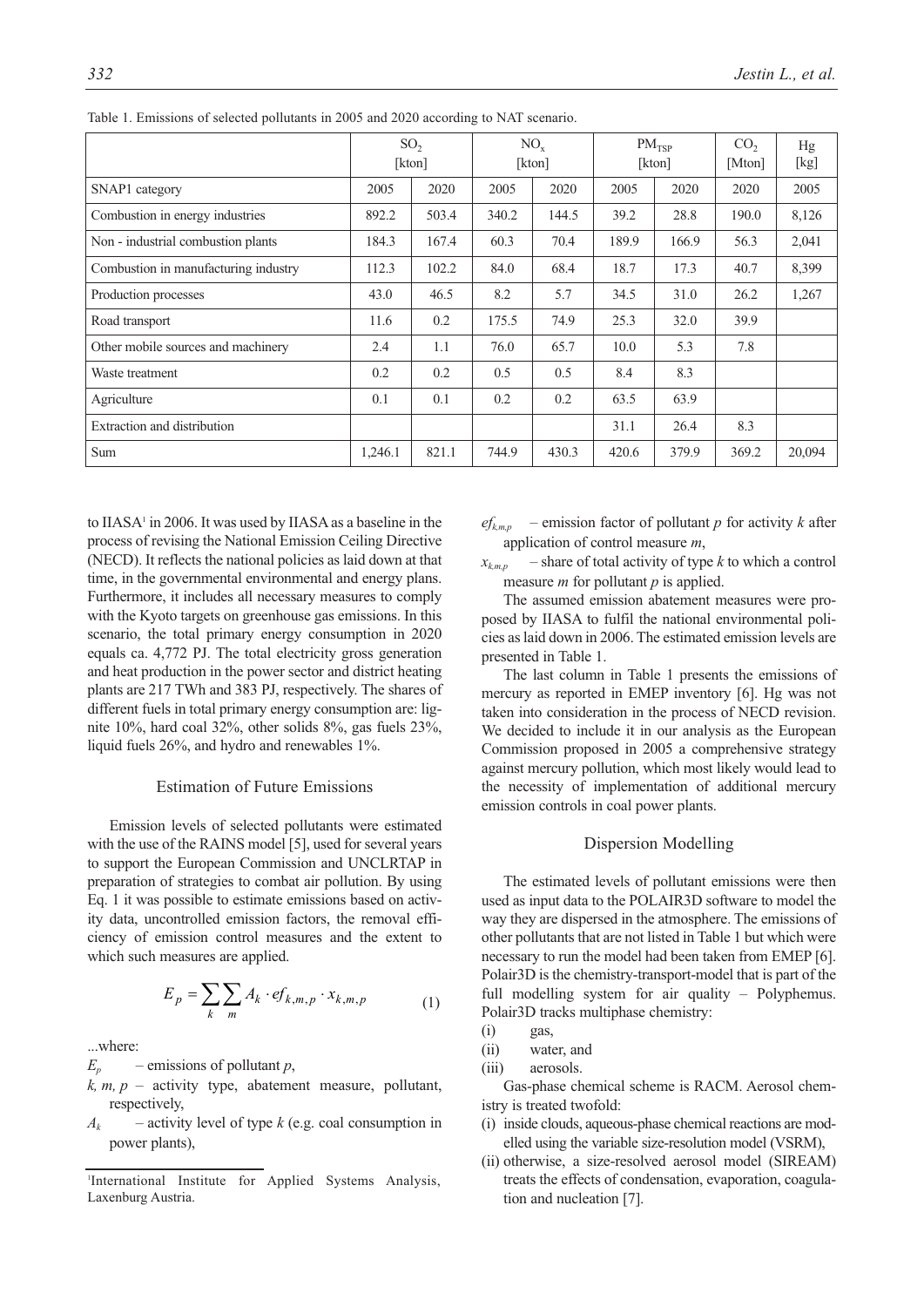

Fig. 1. Comparison of modelled and measured  $SO<sub>2</sub>$  concentration in April 2005 (Krowodrza measurement station).

A new model for mercury that was developed with the involvement of the authors was applied. The main possible mercury transformations in the aqueous and gaseous phases are presented in [8]. The model was run with a spatial resolution of 0.25º x 0.25º. Each time, i.e. for 2005 and 2020, meteorological data for 2005 was used.

## Validation of Dispersion Model

In order to validate the results of Polyphemus with real measurements, a series of calculations was performed by the authors. For instance, the results of comparison of modelled concentration of  $SO_2$ , with the measurement recorded by Krowodrza monitoring station of the Regional Inspectorate of Environmental Protection in Kraków, are presented in Fig. 1.

The results of more detailed comparison of modelled and measured annual concentration of main pollutants for EMEP and AirBase measurement stations are presented in [9]. The obtained concentration and deposition levels were subsequently used to calculate the exceedances of critical loads for acidity and to estimate the external costs.

## Environmental and Human Health Impacts

Both sulphur and nitrogen contribute to acidification and no unique acidity critical load can be derived. Therefore, the critical load function was used to calculate exceedances of critical loads of acidity. The updated database of critical loads of acidity in 1x1 km spatial resolution was used [10]. Each cell represented one ecosystem for

a) b)



Fig. 2. Annual mean SO<sub>2</sub> concentration [ $\mu$ g/m<sup>3</sup>] due to emissions from the energy sector in 2005 (a) and 2020 (b) and the annual mean concentration  $[pg/m^3]$  of gaseous mercury Hg<sup>++</sup> (c) and particulate mercury Hg<sub>P</sub> (d) over Poland in 2005.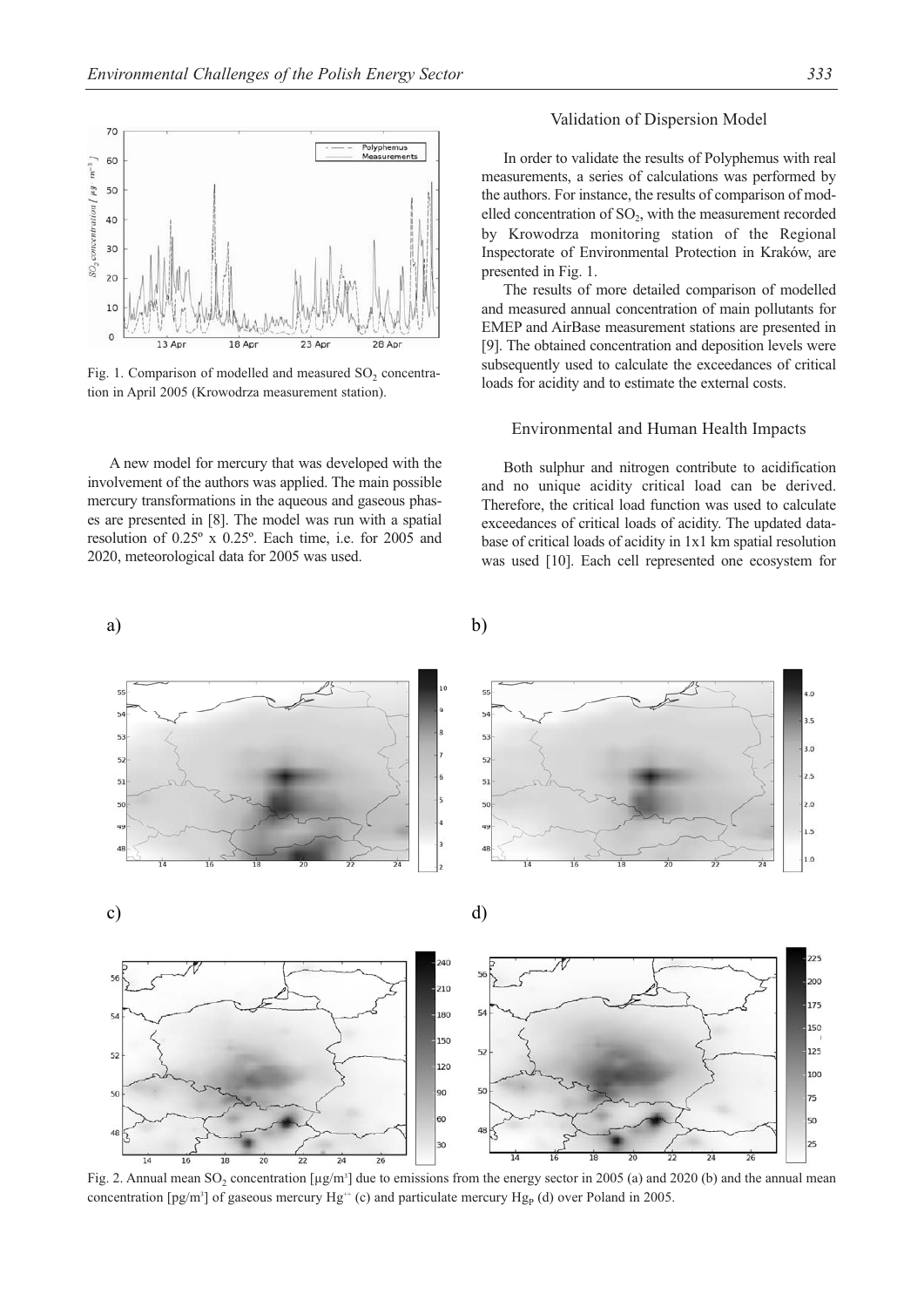future work.

load function. The exceedance was calculated with the use

The analysis of human health impacts was limited to negative effects due to exposure to  $SO_2$  and  $PM_{10}$  concentrations. Concentration values of these pollutants were put together with population densities, concentration-response functions and unit monetary values for particular impacts. Analyzed external effects were: chronic mortality (YOLL), chronic bronchitis (CB) and restricted activity days (RAD). Chronic mortality refers to loss in life expectancy in the population affected by increased air pollution. Chronic bronchitis counts the newly diagnosed cases of chronic bronchitis in the population over 18 years of age. Restricted activity days correspond to days when daily activity routines of adult individuals are disrupted due to reasons resulting form air pollution. Taken together, these effects present more than 85% of all external costs related to human health. Slopes and unit values of aforementioned functions were taken from [12]. For simplicity, it was assumed that the unit costs of impacts in 2020 will be approximately the same as at present. One should bear in mind that both monetary values and CRFs are constantly revised and updated in the ExternE follow-up projects.

of the methodology described in [11].

## **Results**

effects due to  $NO_x$  and – above all – global warming. Analysis of these additional costs will be the subject of our

The change in ambient  $SO<sub>2</sub>$  concentration due to emissions from the energy sector between 2005 and 2020 and the calculated annual mean concentration of mercury in 2005 in Poland are presented in Fig. 2.

The estimated sulphur and nitrogen deposition levels in 2005 and 2020 were used to calculate the exceedances of critical loads of acidity. The corresponding results together with the estimated level of external costs per capita are presented in Fig. 3.

# **Discussion of Results**

Realization of the National Scenario will lead to reducing emission of major air pollutants. As presented in Table 1 the



Fig. 3. Excess critical loads of acidity caused by deposition of oxidized and reduced N and S for 2005 (a) and 2020 (b) and external costs estimated for 2005 (c) and 2020 (d).